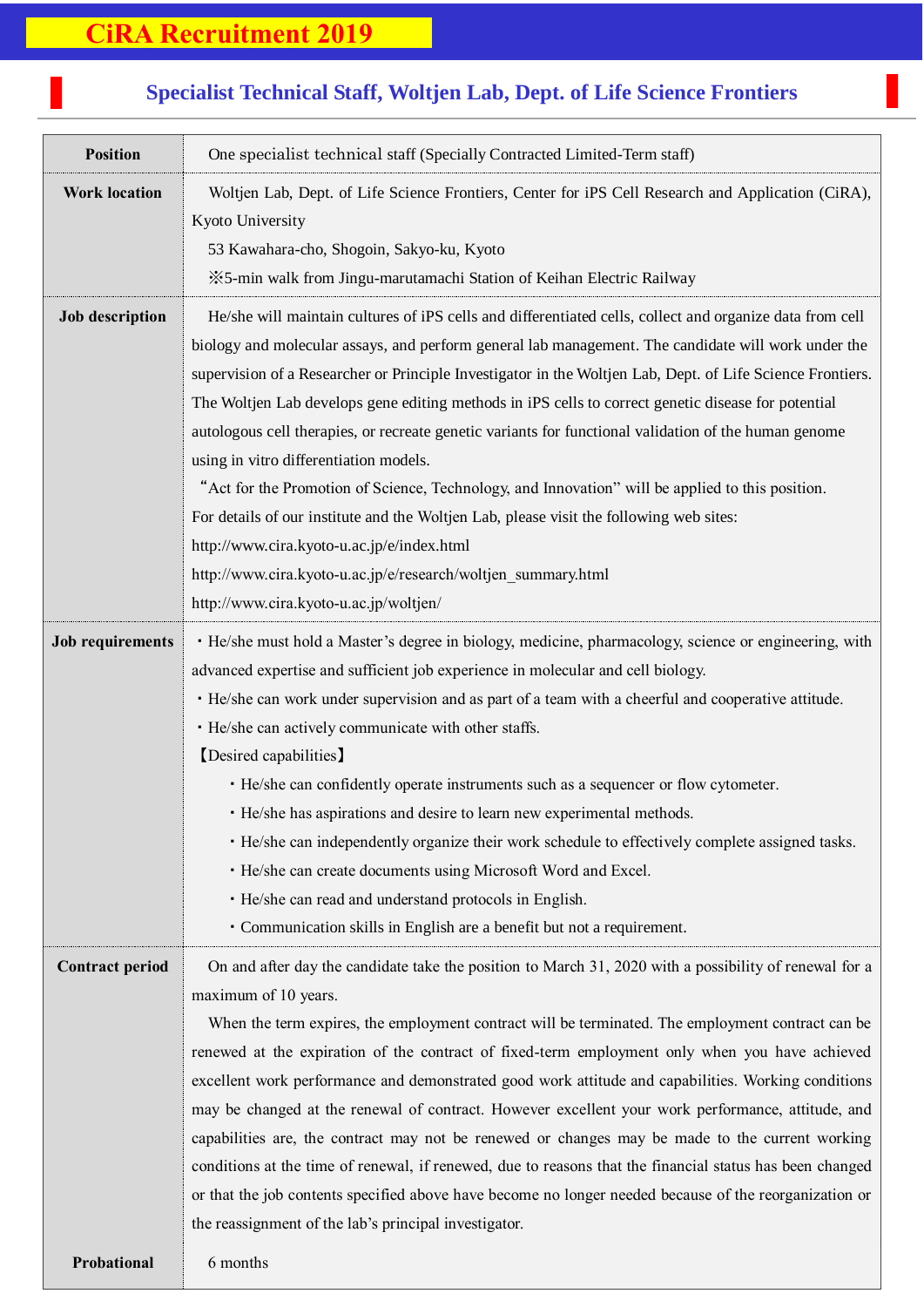| period                             |                                                                                                                                                                                               |
|------------------------------------|-----------------------------------------------------------------------------------------------------------------------------------------------------------------------------------------------|
| <b>Working</b>                     | Kyoto University specialist technical staff (full-time, annual salary system)                                                                                                                 |
| conditions                         | • Salaries are determined based on the Kyoto University standards depending on capabilities and                                                                                               |
|                                    | backgrounds.                                                                                                                                                                                  |
|                                    | • Annual salary includes various allowances.                                                                                                                                                  |
|                                    | • Working time: 5 days a week (Monday to Friday), 7-hour and 45-minute work a day (8:30am $\sim$                                                                                              |
|                                    | 5:15pm $(12:00 \text{pm} \sim 13:00 \text{pm} \text{ lunch break})$ or 9:00am $\sim$ 5:45pm $(12:00 \text{pm} \sim 13:00 \text{pm} \text{ lunch}$                                             |
|                                    | $break)$ )                                                                                                                                                                                    |
|                                    | • You may be ordered to work overtime as needed. (Overtime allowance will be provided.)                                                                                                       |
|                                    | • Holidays: Saturdays, Sundays, national holidays, summer break, year-end and new-year break,                                                                                                 |
|                                    | the anniversary of foundation holiday, and paid holidays                                                                                                                                      |
|                                    | • MEXT Mutual Association of Health Insurance, employee pension insurance, industrial                                                                                                         |
|                                    | accident compensation insurance, and employment insurance                                                                                                                                     |
| <b>Deadline</b> for<br>application | The recruitment will be closed when the position is filled.                                                                                                                                   |
| Documents to be                    | Please submit the following documents:                                                                                                                                                        |
| submitted                          | Curriculum vitae (Designated form/Please attach your face photo on the CV.)<br>1.                                                                                                             |
|                                    | Write the email address and telephone number by which we can unfailingly contact you.                                                                                                         |
|                                    | Download the designated CV form at:                                                                                                                                                           |
|                                    | http://www.cira.kyoto-u.ac.jp/e/employment/img/doc/Resume_Form.xls                                                                                                                            |
|                                    | History of job experience (in any format)<br>2.                                                                                                                                               |
|                                    | Write name(s) and contact information of one or two referee(s) whom we can ask about your<br>3.                                                                                               |
|                                    | background or experience related to the work, if possible. (in any format)                                                                                                                    |
|                                    | *Additional information may be requested in the process of screening.                                                                                                                         |
| Contact                            | Please send application documents to the following address by postal mail or e-mail.                                                                                                          |
|                                    | Woltjen Lab                                                                                                                                                                                   |
|                                    | Center for iPS Cell Research and Application, Kyoto University                                                                                                                                |
|                                    | 53 Kawahara-cho, Shogoin, Sakyo-ku, Kyoto 606-8507 JAPAN                                                                                                                                      |
|                                    | E-mail: woltjen-g *cira.kyoto-u.ac.jp (Please change "*" to "@".)                                                                                                                             |
|                                    | TEL: 075-366-7062                                                                                                                                                                             |
|                                    | • Please be sure to write "Application documents for Specialist Technical Staff of Woltjen Lab" on                                                                                            |
|                                    | the envelope or in the subject line of the e-mail.                                                                                                                                            |
|                                    | • If you make inquiries about job specifications or working conditions, please contact us at:<br>woltjen-g *cira.kyoto-u.ac.jp (Please change "*" to "@"), mentioning in the subject line as: |
|                                    | "Re: Recruitment of Specialist Technical Staff of Woltjen Lab"                                                                                                                                |
|                                    |                                                                                                                                                                                               |
| <b>Selection method</b>            | An interview will follow the screening of application documents. Those who have passed the                                                                                                    |
|                                    | screening will be informed of the date and time of the interview via e-mail or in writing (Interviewees                                                                                       |
|                                    | will bear their transportation and accommodation expenses for the interview.)<br>Results will be informed via e-mail or in writing as soon as the decision is made.                           |
|                                    |                                                                                                                                                                                               |
| <b>Gender equality</b>             | Kyoto University is promoting the gender equality. Woman researchers are encouraged to apply.                                                                                                 |
| <b>Others</b>                      | Submitted documents shall be used just for the selection, and never be disclosed, transferred, or lent                                                                                        |